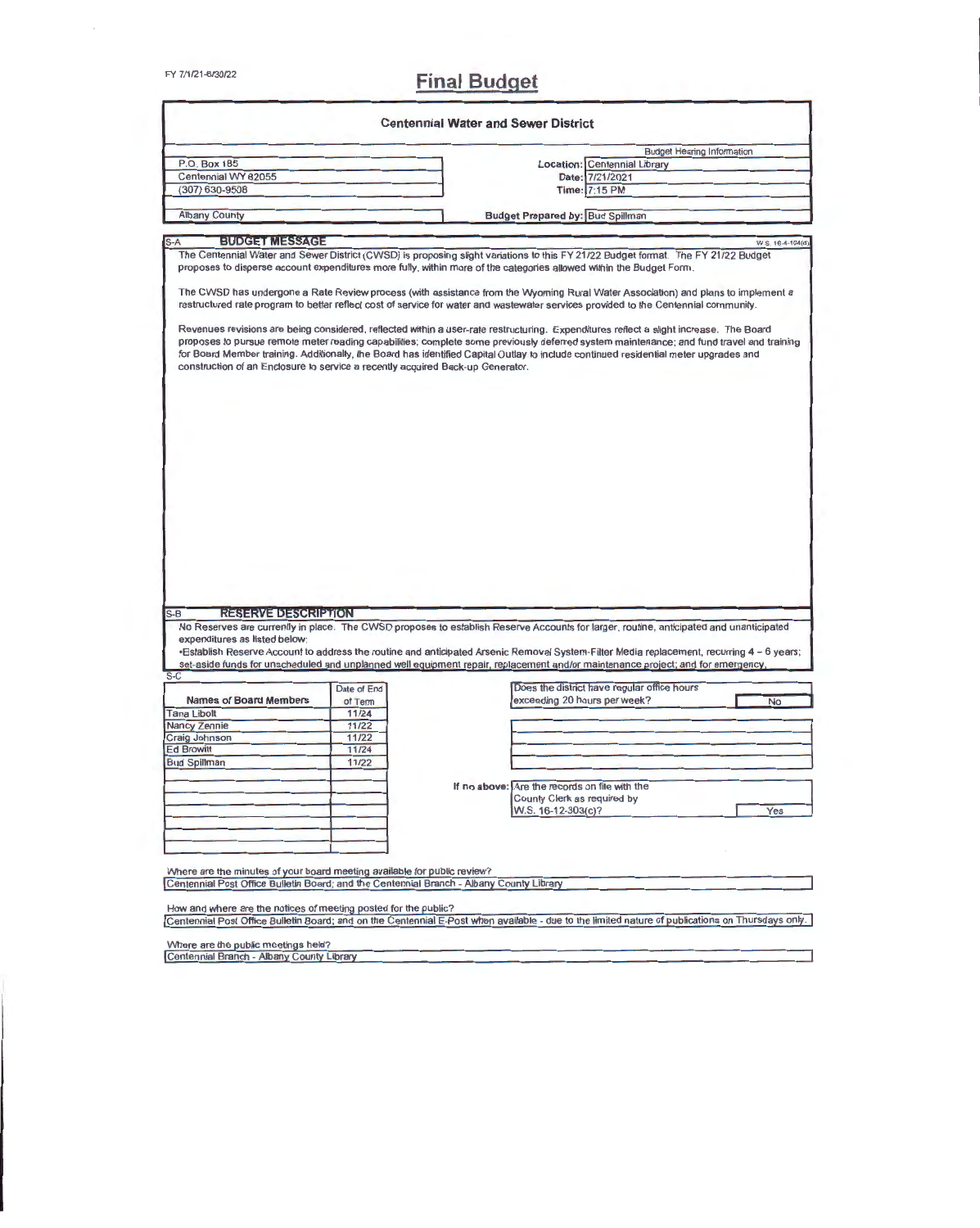#### **FINAl BUDGET SUMMARY**

|       | <b>OVERVIEW</b>                                             | 2019-2020<br>Actual | 2020-2021<br>Estimated | 2021-2022<br>Proposed | <b>Final Approval</b> |
|-------|-------------------------------------------------------------|---------------------|------------------------|-----------------------|-----------------------|
| $S-1$ | <b>Total Budgeted Expenditures</b>                          | \$64,513            | \$100,250              | \$109,715             | \$109,765             |
| $S-2$ | <b>Total Principal to Pay on Debt</b>                       | \$0                 | \$0                    | \$0                   | \$0                   |
| $S-3$ | <b>Total Change to Restricted Funds</b>                     | \$0                 | \$0]                   | \$46,200              | \$46,200              |
| $S-4$ | <b>Total General Fund and Forecasted Revenues Available</b> | \$236,160           | \$230,171              | \$253,317             | \$207,117             |
| $S-5$ | Amount requested from County Commissioners                  | \$0                 | \$O                    | <b>\$0 </b>           | \$0                   |
| ls-6  | <b>Additional Funding Needed:</b>                           |                     |                        | \$0                   | \$0                   |

#### 2019-2020 2020-2021 2021-2022 REVENUE SUMMARY **Final Approval** Actual Estimated Proposed S-7 Operating Revenues \$95,943 \$90,000 \$85,382 \$85,382 S-8 Tax levy (From the County Treasurer)<br>S-9 Government Support  $$0 \quad $6 \quad $80$ Government Support \$0 \$0 \$0 \$0 S-10 Grants  $$0$   $$0$   $$0$   $$0$   $$0$ S-11 Other County Support (Not from Co. Treas.)  $$0$   $$0$   $$0$   $$0$   $$0$ S-12 Miscellaneous \$396 \$350 \$350 \$350 S-13 Other Forecasted Revenue  $$0]$   $$0]$   $$0]$   $$0]$   $$0]$ S-14 Total Revenue \$96,3391 \$90,350 \$85,732 \$85,732 FY 7/1/21 -6/30/22 **Centennial Water and Sewer District** 2019-2020 2021-2022 2020-2021 EXPENDITURE SUMMARY **Final Approval** Actual Estimated Proposed \$0 \$13,000 \$21,500 \$21,750 S-15 Capital Outlay S-16 Interest and Fees On Debt<br>S-17 Administration \$808 \$0 \$0 \$0 \$0 S-17 **Administration**<br>S-18 **Operations** \$7,180 \$8,250 \$21,470 \$21,270<br>\$55,522 \$77,800 \$59,100 \$59,100 \$55,522 \$77,800 \$59,100 \$59,100<br>\$1,003 \$1,200 \$7,645 \$7,645 **Operations** S-19 Indirect Costs<br>S-20R Expenditures \$1,003 \$1,200 \$7,645 \$7,645 S-20R Expenditures paid by Reserves<br>S-20 Total Expenditures \$0 \$0 \$0 \$0 **Total Expenditures** \$64,513 \$100,250 \$109,715 \$109,765 2019-2020 2020-2021 2021-2022 DEBT SUMMARY **Final Approval** Actual Estimated Proposed S-21 Principal Paid on Debt  $50$  $\overline{\text{SO}}$  $50$  $50$ 2019-2020 2020-2021 2021-2022 CASH AND INVESTMENTS **Final Approval** Estimated Proposed Actual S-22 TOTAL GENERAL FUNDS \$139,821  $$139,821$  $$167,585$  $$121,385$ **Summary of Reserve Funds Beginning Balance in Reserve Accounts** S-24 a. Sinking and Debt Service Funds \$0 \$0 \$0 \$0 \$0 S-25 b. Reserves<br>S-26 c. Bond Fun \$0 \$0 \$0 \$0 c. Bond Funds  $$0$   $$0$   $$0$   $$0$ Total Reserves (a+b+c) \$0 \$0 \$0 \$0 \$0 S-27 **Amount to be added**<br>S-28 **a.** Sinking and Debt Se S-28 a. Sinking and Debt Service Funds<br>S-29 b. Reserves \$0 \$0 \$0 \$0 \$0 S-29 b. Reserves<br>S-30 c. Bond Fun \$0 \$0 \$46,200 \$46,200<br>\$0 \$0 \$0 \$0 \$0 c. Bond Funds  $$0 \quad $60$  \$0 \$0 \$0 \$0 \$46,200 \$46,200 Total to be added (a+b+c)

S-31 S-32 S-33 Subtotal Less Total to be spent TOTAL RESERVES AT END OF FISCAL YEAR

Date adopted by Special District \_\_ 7/21/2021

\$46,200

 $$0$ 

\$46,200

 $\overline{\$0}$ 

 $$46,200$   $$46,200$ End of Summary

Budget Officer / District Official (if not same as "Submitted by")

DISTRICT ADDRESS: P.O. Box 185 Centennial WY 82055 PREPARED BY: Bud Spillman

 $\overline{\mathcal{S}^0}$ 

 $\overline{\$0}$ 

 $$0$ 

 $\overline{30}$ 

 $\overline{\$0}$ 

 $$0$ 

DISTRICT PHONE: (307) 630-9508

Prepared in compliance with the Uniform Municipal Fiscal Procedures Act (W.S. 16-4-191 through 124) as it applies. **1/23/19 Form approved by Wyoming Department of Audit, Public Funds Division**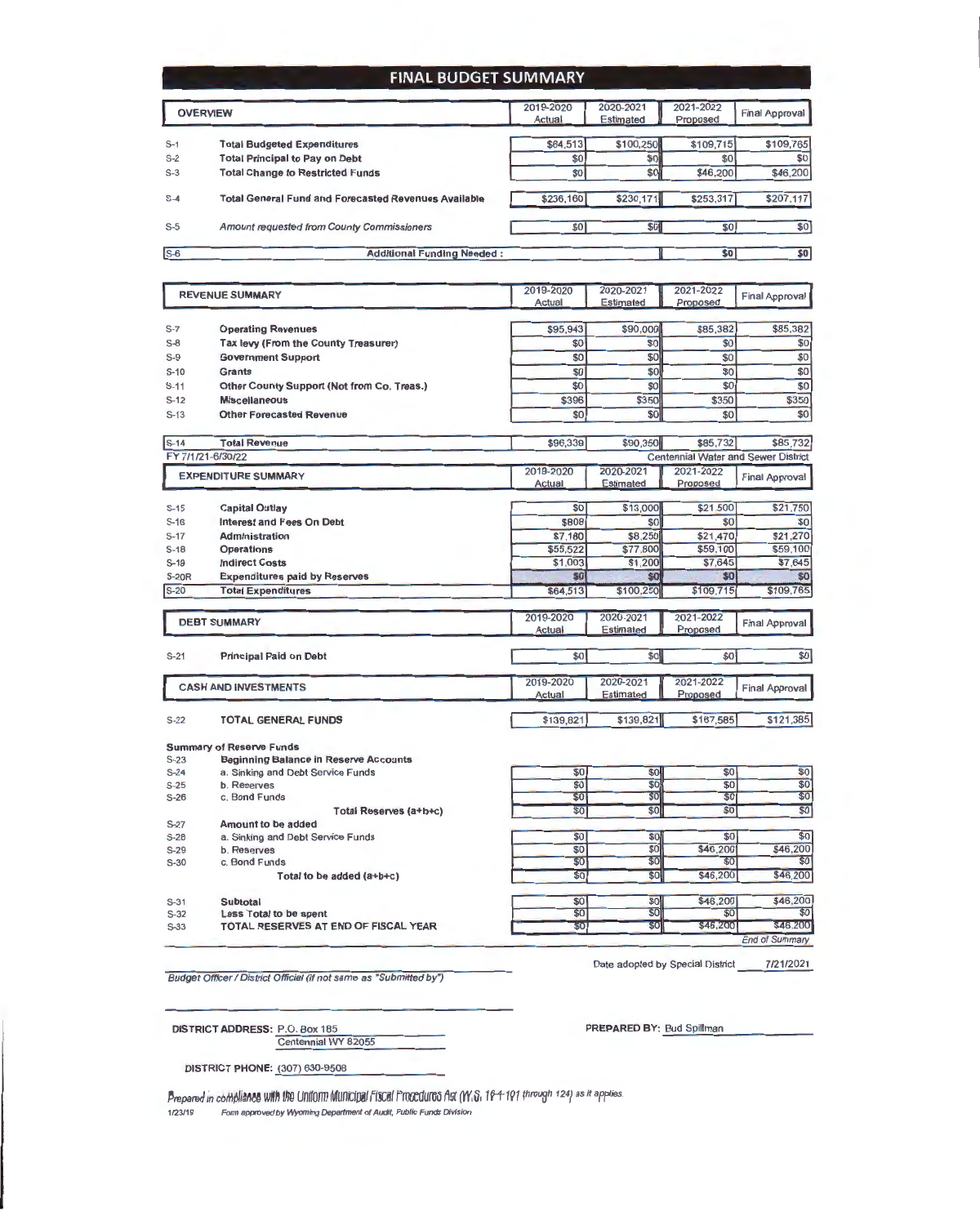## **Final Budget**

Centennial Water and Sewer District

**NAME OF DISTRICT/BOARD** 

**FYE** 6/30/2022

### **PROPERTY TAXES AND ASSESSMENTS**

|           |                                                | ZU 19-ZUZU<br>Actual | ZUZU-ZUZ I<br>Estimated | ZUZ I-ZUZZ<br>Proposed | Final Approval |
|-----------|------------------------------------------------|----------------------|-------------------------|------------------------|----------------|
| $R-1$     | <b>Property Taxes and Assessments Received</b> |                      |                         |                        |                |
| $R-1.1$   | <b>Tax Levy (From the County Treasurer)</b>    |                      | soll                    | \$0 <sub>1</sub>       |                |
| $R - 1.2$ | <b>Other County Support</b>                    |                      |                         |                        |                |
|           | <b>FORECASTED REVENUE</b>                      |                      |                         |                        |                |

|           |                                              | 2019-2020<br>Actual | 2020-2021<br><b>Estimated</b> | 2021-2022<br>Proposed | <b>Final Approval</b> |
|-----------|----------------------------------------------|---------------------|-------------------------------|-----------------------|-----------------------|
| $R-2$     | <b>Revenues from Other Governments</b>       |                     |                               |                       |                       |
| $R-2.1$   | <b>State Aid</b>                             | \$0                 | \$0                           | \$0                   |                       |
| $R-2.2$   | Additional County Aid (non-treasurer)        | \$0                 | \$0                           | $\overline{\$0}$      |                       |
| $R-2.3$   | City (or Town) Aid                           | \$0                 | \$0                           | \$0                   |                       |
| $R-2.4$   | Other (Specify)                              | \$0                 | \$0                           | \$0                   |                       |
| $R-2.5$   | <b>Total Government Support</b>              | \$0 <sub>1</sub>    | \$0                           | \$0                   | \$0                   |
| $R-3$     | <b>Operating Revenues</b>                    |                     |                               |                       |                       |
| $R-3.1$   | <b>Customer Charges</b>                      | \$95,943            | \$90,000                      | \$85,382              | \$85,382              |
| $R - 3.2$ | Sales of Goods or Services                   | \$0                 | \$0                           | \$0                   |                       |
| $R-3.3$   | <b>Other Assessments</b>                     | \$0                 | \$0                           | \$0                   |                       |
| $R - 3.4$ | <b>Total Operating Revenues</b>              | \$95,943            | \$90,000                      | \$85,382              | \$85,382              |
| $R-4$     | <b>Grants</b>                                |                     |                               |                       |                       |
| $R - 4.1$ | <b>Direct Federal Grants</b>                 | \$0                 | \$0                           | \$0                   |                       |
| $R-4.2$   | <b>Federal Grants thru State Agencies</b>    | \$0                 | \$0                           | \$0                   |                       |
| $R-4.3$   | <b>Grants from State Agencies</b>            | \$0                 | \$0                           | \$0                   |                       |
| $R-4.4$   | <b>Total Grants</b>                          | \$0                 | \$0                           | \$0                   | \$0                   |
| $R-5$     | <b>Miscellaneous Revenue</b>                 |                     |                               |                       |                       |
| $R-5.1$   | Interest                                     | \$396               | \$350                         | \$350                 | \$350                 |
| $R-5.2$   | Other: Specify                               | \$0                 | \$0                           | \$0                   |                       |
| $R - 5.3$ | Other: Additional                            |                     |                               |                       |                       |
| $R - 5.4$ | <b>Total Miscellaneous</b>                   | \$396               | \$350                         | \$350                 | \$350                 |
| $R-5.5$   | <b>Total Forecasted Revenue</b>              | \$96,339            | \$90,350                      | \$85,732              | \$85,732              |
| $R-6$     | <b>Other Forecasted Revenue</b>              |                     |                               |                       |                       |
| $R-6.1$   | a. Other past due-as estimated by Co. Treas. | \$0                 | \$0                           | \$0                   |                       |
| $R-6.2$   | b. Other forecasted revenue (specify):       |                     |                               |                       |                       |
| $R-6.3$   |                                              | \$0                 | \$0                           | \$0                   |                       |
| $R-6.4$   |                                              | \$0                 | \$0                           | \$0                   |                       |
| $R-6.5$   |                                              |                     |                               |                       |                       |
| $R-6.6$   | Total Other Forecasted Revenue (a+b)         | \$0                 | \$0                           | \$0                   | \$0                   |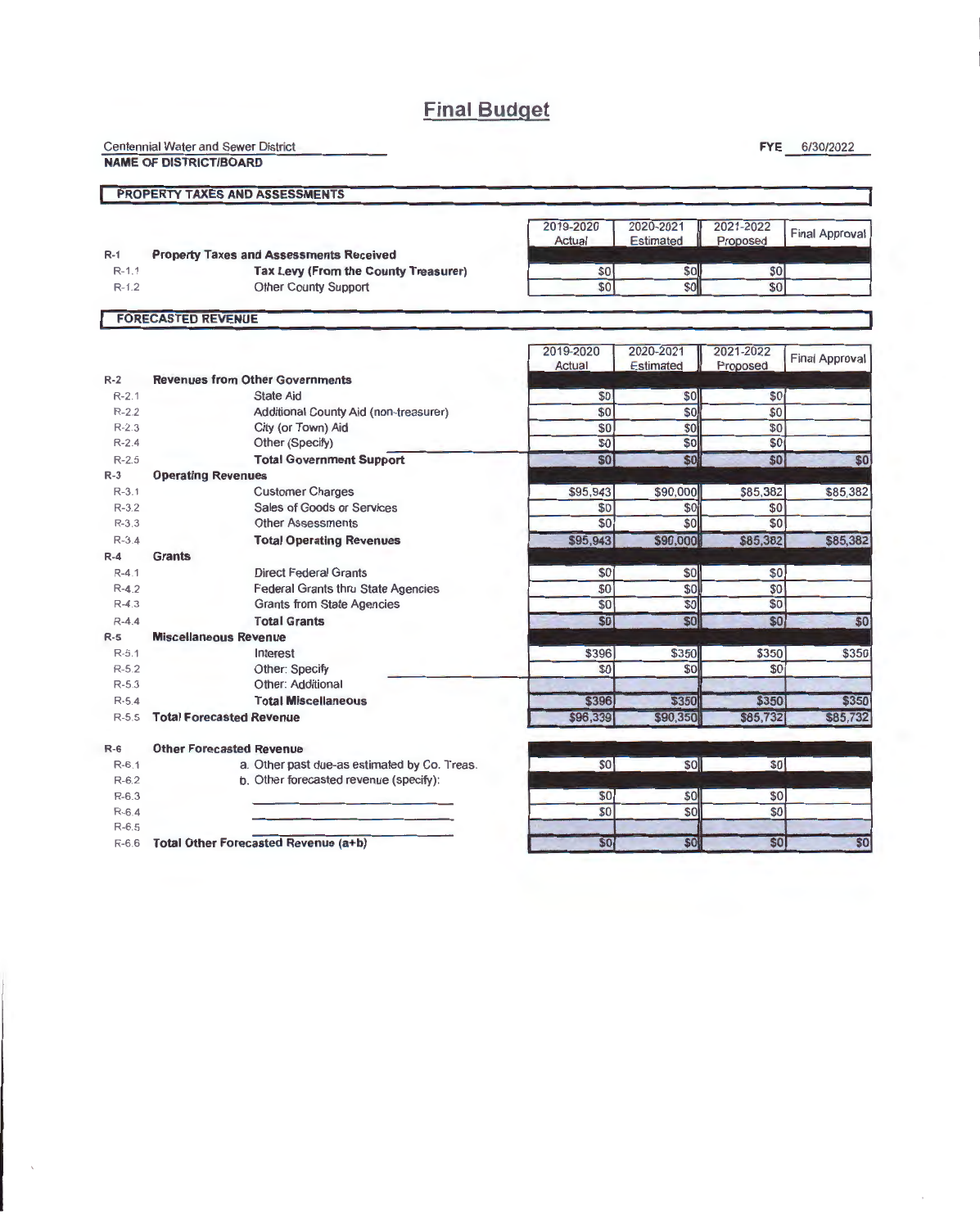Centennial Water and Sewer District

#### **CAPITAL OUTLAY BUDGET**

**NAME OF DISTRICT/BOARD** 

| $E-1$     | <b>Capital Outlay</b>       |                         |
|-----------|-----------------------------|-------------------------|
| $E - 1.1$ |                             | <b>Real Property</b>    |
| $E-12$    |                             | Vehicles                |
| $E-1.3$   |                             | <b>Office Equipment</b> |
| $E-1.4$   |                             | Other (Specify)         |
| $E - 1.5$ |                             | Fencing                 |
| $E - 1.6$ |                             | Meter Equip.            |
| $E - 1.7$ |                             | see additional details  |
| $E-1.8$   | <b>TOTAL CAPITAL OUTLAY</b> |                         |

| 2019-2020<br>Actual | 2020-2021<br><b>Estimated</b> | 2021-2022<br>Proposed | <b>Final Approval</b> |
|---------------------|-------------------------------|-----------------------|-----------------------|
| \$0                 | \$0                           | \$0                   |                       |
| \$0                 | \$0                           | \$0                   |                       |
| \$0                 | \$0                           | \$0                   |                       |
|                     |                               |                       |                       |
|                     | \$6,000                       | \$0                   |                       |
|                     | \$7,000                       | \$20,000              | \$20,000              |
|                     |                               | \$1,500               | \$1.750               |
| \$0                 |                               | \$21,500              | \$21,750              |

#### **ADMINISTRATION BUDGET**

| $E-2$     | <b>Personnel Services</b>            |                                 |
|-----------|--------------------------------------|---------------------------------|
| $E - 2.1$ |                                      | Administrator                   |
| $E - 22$  |                                      | Secretary                       |
| $E - 2.3$ |                                      | Clerical                        |
| $E - 2.4$ |                                      | Other (Specify)                 |
| $E - 2.5$ |                                      | <b>Treasurer Services</b>       |
| $E - 2.6$ |                                      |                                 |
| $E - 2.7$ |                                      |                                 |
| $E-3$     | <b>Board Expenses</b>                |                                 |
| $E - 3.1$ |                                      | Travel                          |
| $E - 3.2$ |                                      | Mileage                         |
| $E-3.3$   |                                      | Other (Specify)                 |
| $E - 3.4$ |                                      |                                 |
| $E - 3.5$ |                                      |                                 |
| $E - 3.6$ |                                      |                                 |
| $E-4$     | <b>Contractual Services</b>          |                                 |
| $E - 4.1$ |                                      | Legal                           |
| $E-4.2$   |                                      | Accounting/Auditing             |
| $F-4.3$   |                                      | Other (Specify)                 |
| $E - 4.4$ |                                      | Advertising                     |
| $E - 4.5$ |                                      | Mapping & Surveying             |
| $E - 4.6$ |                                      |                                 |
| $E-5$     | <b>Other Administrative Expenses</b> |                                 |
| $E-5.1$   |                                      | <b>Office Supplies</b>          |
| $E - 5.2$ |                                      | Office equipment, rent & repair |
| $E - 5.3$ |                                      | Education                       |
| $E - 5.4$ |                                      | Registrations                   |
| $E-5.5$   |                                      | Other (Specify)                 |
| $E - 5.6$ |                                      | <b>Bank Charges</b>             |
| $E - 5.7$ |                                      |                                 |
| $E - 5.8$ |                                      |                                 |
| $E-6$     | <b>TOTAL ADMINISTRATION</b>          |                                 |

| 2019-2020    | 2020-2021        | 2021-2022    | <b>Final Approval</b> |
|--------------|------------------|--------------|-----------------------|
| Actual       | <b>Estimated</b> | Proposed     |                       |
| \$0          |                  | \$0          |                       |
| \$0          | \$0<br>\$0       | \$1,200      | \$1,200               |
| \$0          | \$0              | \$0          |                       |
|              |                  |              |                       |
|              | \$0              | \$2,000      | \$1,800               |
|              | \$0              | \$0          |                       |
|              |                  |              |                       |
|              |                  |              |                       |
| \$0          | \$0]             | \$500        | \$500                 |
| \$0          | \$0              | \$400        | \$400                 |
|              |                  |              |                       |
| \$0          | \$0              | \$0          |                       |
| \$0          | \$0              | \$0          |                       |
|              |                  |              |                       |
|              |                  |              |                       |
| \$0          | \$500            | \$5,000      | \$5,000               |
| \$4,575      | \$4,600          | \$9,000      | \$9,000               |
|              |                  |              |                       |
| \$100        | \$200            | \$250        | \$250                 |
|              | \$800            | \$250        | \$250                 |
|              |                  |              |                       |
|              |                  |              |                       |
| \$580<br>\$0 | \$200<br>\$0     | \$220<br>\$0 | \$220                 |
| \$1,475      | \$1,500          | \$1,000      | \$1,000               |
| \$450        | \$450            | \$450        | \$450                 |
|              |                  |              |                       |
| \$0          | \$0              | \$1,200      | \$1,200               |
|              |                  |              |                       |
|              |                  |              |                       |
| \$7,180      | \$8,250          | \$21,470     | \$21,270              |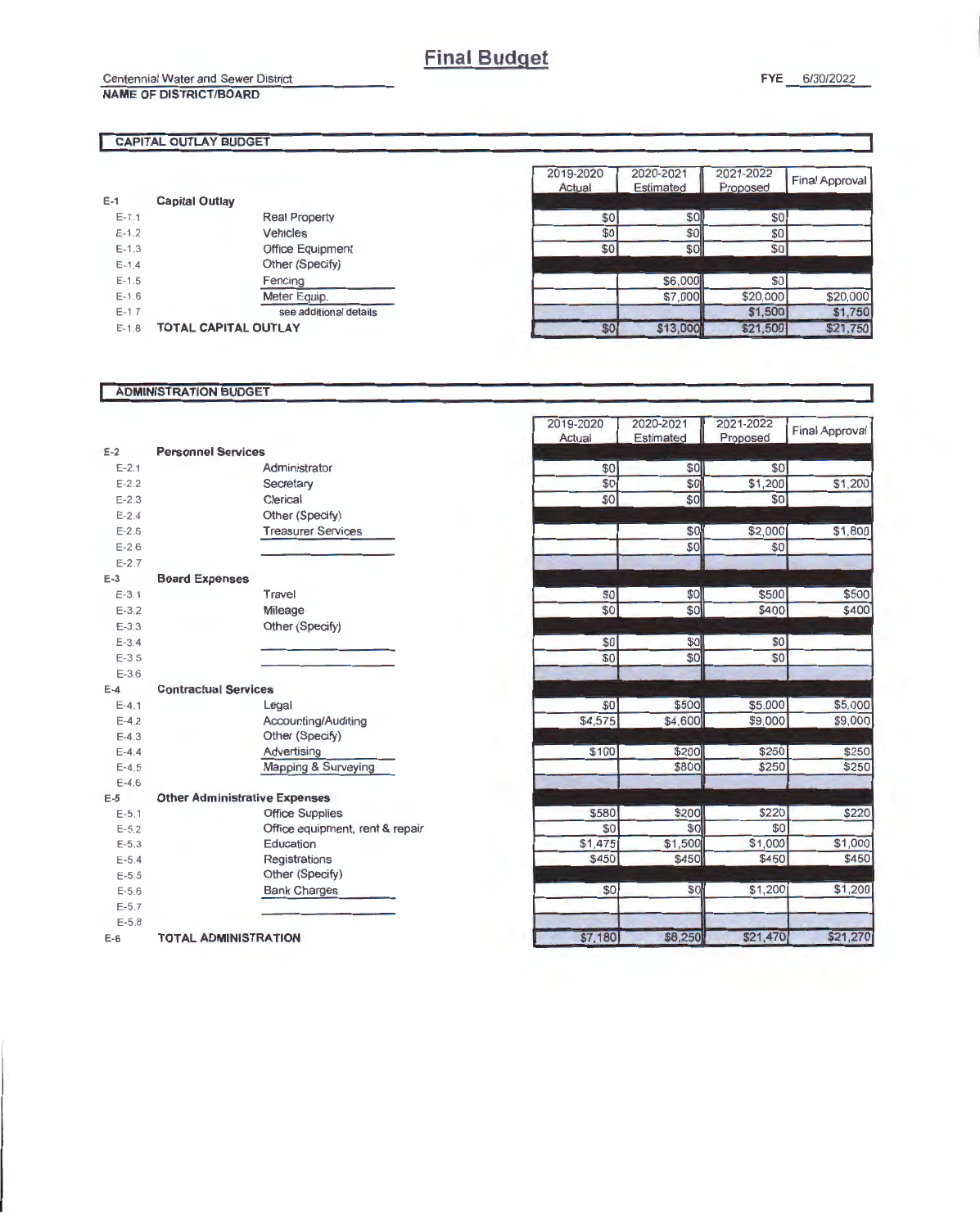#### **OPERATIONS BUDGET**

| $E-7$                  | <b>Personnel Services</b>              |
|------------------------|----------------------------------------|
| $E - 7.1$              | <b>Wages--Operations</b>               |
| $E - 7.2$              | <b>Service Contracts</b>               |
| $E - 7.3$              | Other (Specify)                        |
| $E - 7.4$              |                                        |
| $E - 7.5$              |                                        |
| $E - 7.6$              |                                        |
| E-8                    | <b>Travel</b>                          |
| $E-8.1$                | Mileage                                |
| $E-8.2$                | Other (Specify)                        |
| $E - 8.3$              | Lodging                                |
| $E - 8.4$              |                                        |
| $E-8.5$                |                                        |
| $E-9$                  | <b>Operating supplies (List)</b>       |
| $E - 9.1$              | Repairs & Maintenance                  |
| $E-9.2$                | <b>Testing &amp; Equipment</b>         |
| $E-9.3$                | <b>WTP Chemicals</b>                   |
| $E-9.4$                |                                        |
| $E-9.5$                |                                        |
|                        |                                        |
| $E - 10$               | <b>Program Services (List)</b>         |
| $E-10.1$               |                                        |
| $E-10.2$               | Storage<br><b>Utilities</b>            |
| $E-10.3$               |                                        |
| $E-10.4$               | Meter Equip. Reagents                  |
| $E - 10.5$             | Timberline (SCADA)                     |
| $E-11$                 |                                        |
| $E-11.1$               | <b>Contractual Arrangements (List)</b> |
| $E-11.2$               |                                        |
| $E-11.3$               |                                        |
| $E-11.4$               |                                        |
|                        |                                        |
| $E-11.5$<br>$E-12$     |                                        |
| $E-12.1$               | <b>Other operations (Specify)</b>      |
|                        | Road Maintenance                       |
| $E - 12.2$             | <b>Water Quality Sampling</b>          |
| $E-12.3$<br>$E - 12.4$ | <b>Pump Equipment</b>                  |
| $E-12.5$               |                                        |

| 2019-2020 | 2020-2021 | 2021-2022 | <b>Final Approval</b> |
|-----------|-----------|-----------|-----------------------|
| Actual    | Estimated | Proposed  |                       |
|           |           |           |                       |
| \$36,236  | \$39,000  | \$27,250  | \$27,250              |
| \$0       | \$0       | \$0       |                       |
|           |           |           |                       |
|           |           |           |                       |
|           |           |           |                       |
|           |           |           |                       |
| \$0       | \$0       | \$500     | \$500                 |
|           |           |           |                       |
| \$0       | \$0       | \$600     | \$600                 |
|           |           |           |                       |
|           |           |           |                       |
|           |           |           |                       |
| \$8,320   | \$10,000  | \$2,000   | \$2,000               |
| \$6,312   | \$12,000  | \$6,500   | \$6,500               |
| \$0       | \$0       | \$500     | \$500                 |
|           |           |           |                       |
|           |           |           |                       |
|           |           |           |                       |
| \$780     | \$800     | \$0       |                       |
| \$3,874   | \$5,000   | \$6,500   | \$6,500               |
| \$0       | \$0       | \$500     | \$500                 |
| \$0       | \$0       | \$10,500  | \$10,500              |
|           |           |           |                       |
| \$0       | \$0       | \$0       |                       |
|           |           |           |                       |
|           |           |           |                       |
|           |           |           |                       |
|           |           |           |                       |
|           |           |           |                       |
| \$0       | \$11,000  | \$3,000   | \$3,000               |
| \$0       | \$0       | \$750     | \$750                 |
| \$0       | \$0       | \$500     | \$500                 |
|           |           |           |                       |
|           |           |           |                       |
| \$55,522  | \$77,800  | \$59,100  | \$59,100              |

FYE 6/30/2022

٦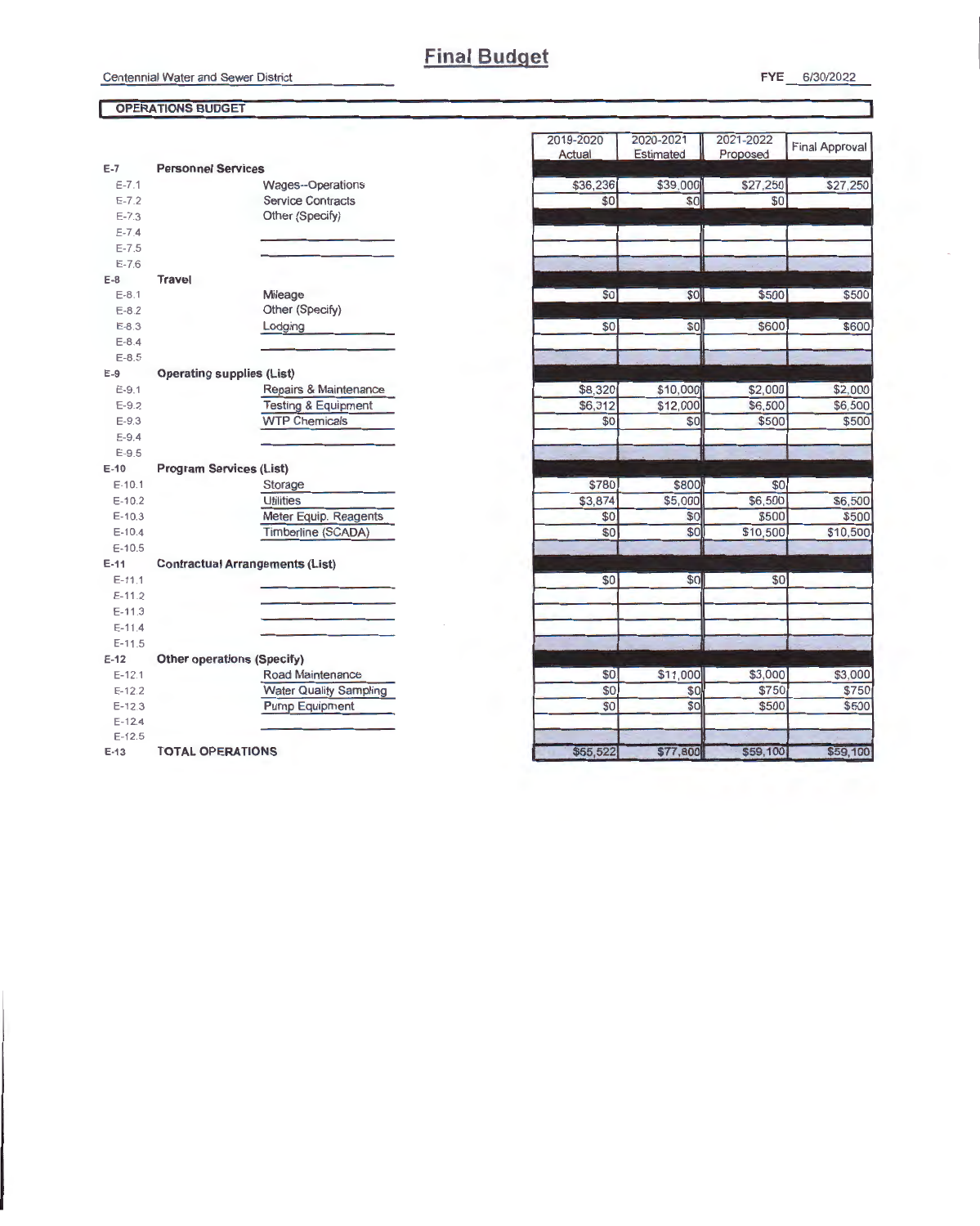2019-2020 2020-2021

**Final Approval** 

 $$1,200$ <br> $$1,500$ 

\$3,750

\$320

\$875

#### INDIRECT COSTS BUDGET

|  | 6/30/2022 |  |
|--|-----------|--|
|  |           |  |

2021-2022

 $$1,200$ \$1,500  $$0$ 

\$3,750

\$320

 $$0$  $\frac{10}{20}$  $$0$ \$875

\$7,645 \$7,645

|          |                               | Actual  | <b>Estimated</b> | Proposed |
|----------|-------------------------------|---------|------------------|----------|
| $E-14$   | Insurance                     |         |                  |          |
| $E-14.1$ | Liability                     | \$1,003 | \$1,200          | \$1,2    |
| $E-14.2$ | <b>Buildings and vehicles</b> | \$0     | \$0              | \$1,5    |
| $E-14.3$ | Equipment                     | \$0     | \$0              |          |
| $E-14.4$ | Other (Specify)               |         |                  |          |
| $E-14.5$ |                               |         |                  |          |
| $E-14.6$ |                               |         |                  |          |
| $E-14.7$ |                               |         |                  |          |
| $E-15$   | Indirect payroll costs:       |         |                  |          |
| $E-15.1$ | FICA (Social Security) taxes  | \$0     | \$0              | \$3,7    |
| $E-15.2$ | <b>Workers Compensation</b>   | \$0     | \$0              | \$3      |
| $E-15.3$ | <b>Unemployment Taxes</b>     | \$0     | \$0              |          |
| $E-15.4$ | Retirement                    | \$0     | \$0              |          |
| $E-15.5$ | <b>Health Insurance</b>       | \$0     | \$0              |          |
| $E-15.6$ | Other (Specify)               |         |                  |          |
| $E-15.7$ | Medicare                      |         |                  | \$8      |
| $E-15.8$ |                               |         |                  |          |
| $E-15.9$ |                               |         |                  |          |
| $E - 17$ | <b>TOTAL INDIRECT COSTS</b>   | \$1,003 | \$1,200          | \$7,6    |

#### DEBT SERVICE BUDGET

|  | $D-1$ |  | <b>Debt Service</b> |  |
|--|-------|--|---------------------|--|
|--|-------|--|---------------------|--|

| $D-2$   | <b>TOTAL DEBT SERVICE</b> |
|---------|---------------------------|
| $D-1.3$ | Fees                      |
| $D-1.2$ | Interest                  |
| $D-1.1$ | Principal                 |

| 2019-2020<br>Actual | 2020-2021<br><b>Estimated</b> | 2021-2022<br>Proposed | Final Approval |
|---------------------|-------------------------------|-----------------------|----------------|
| \$0                 | 80                            | \$0                   |                |
| \$808               |                               | \$0                   |                |
| \$0                 |                               | \$0                   |                |
| 808                 |                               | \$0                   |                |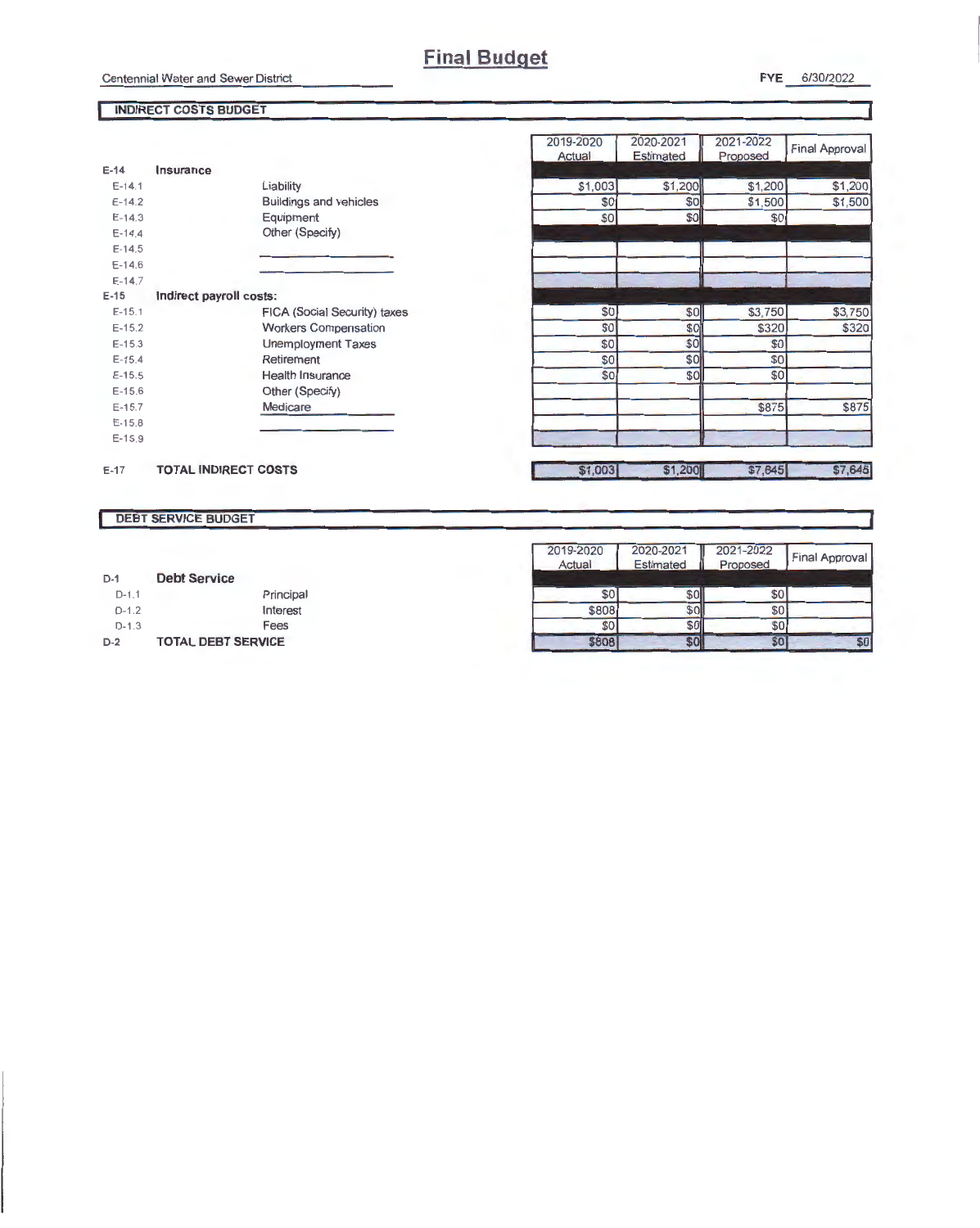Centennial Water and Sewer District

#### NAME OF DISTRICT/BOARD

#### **GENERAL FUNDS**

|           |                                                                  | <b>End of Year</b> | Beginning | Beginning |                       |
|-----------|------------------------------------------------------------------|--------------------|-----------|-----------|-----------------------|
|           |                                                                  | 2019-2020          | 2020-2021 | 2021-2022 | <b>Final Approval</b> |
| $C-1$     | <b>Balances at Beginning of Fiscal Year</b>                      | Actual             | Estimated | Proposed  |                       |
| $C-1.1$   | General Fund Checking Account Balance                            | \$50,764           | \$50,764  | \$71,356  | \$71,356              |
| $C-1.2$   | Savings and Investments Account Balance                          | \$56,917           | \$56,917  | \$63,960  | \$40,860              |
| $C - 1.3$ | General Fund CD Balance                                          | \$32.140           | \$32,140  | \$32,269  | \$9,169               |
| $C-1.4$   | All Other Funds                                                  |                    | \$0       |           |                       |
| $C-1.5$   | Reserves (From Below)                                            | \$0                | 80        | \$46,200  | \$46,200              |
| $C-1.6$   | <b>Total Estimated Cash and Investments on Hand</b><br>\$139,821 |                    | \$139,821 | \$213,785 | \$167,585             |
| $C-2$     | <b>General Fund Reductions:</b>                                  |                    |           |           |                       |
| $C-2.1$   | a. Unpaid bills at FYE                                           |                    |           | \$15,320  | \$15,320              |
| $C-2.2$   | b. Reserves                                                      | \$0                | \$0       | \$46,200  | \$46,200              |
| $C - 2.3$ | <b>Total Deductions (a+b)</b>                                    | \$0                | \$0       | \$61,520  | \$61,520              |
| $C-2.4$   | <b>Estimated Non-Restricted Funds Available</b>                  | \$139,821          | \$139,821 | \$152,265 | \$106,065             |

#### **SINKING & DEBT SERVICE FUNDS**

| $C-3$     |                                                             | 2019-2020<br>Actual | 2020-2021<br><b>Estimated</b> | 2021-2022<br>Proposed | <b>Final Approval</b> |
|-----------|-------------------------------------------------------------|---------------------|-------------------------------|-----------------------|-----------------------|
| $C-3.1$   | Beginning Balance in Reserve Account (end of previous year) |                     | \$0                           | \$0                   |                       |
| $C-3.2$   | Date of Reserve Approval in Minutes:                        |                     |                               |                       |                       |
| $C-3.3$   | Amount to be added to the reserve                           |                     |                               |                       |                       |
| $C-3.4$   | Date of Reserve Approval in Minutes:                        |                     |                               |                       |                       |
| $C-3.5$   | SUB-TOTAL                                                   | \$0                 | \$0                           | \$0                   | \$0                   |
| $C-3.6$   | Identify the amount and project to be spent                 |                     |                               |                       |                       |
| $C - 3.7$ | a.                                                          |                     |                               |                       |                       |
| $C-3.8$   | b.                                                          |                     |                               |                       |                       |
| $C-3.9$   | C.                                                          |                     |                               |                       |                       |
| $C-3.10$  | Date of Reserve Approval in Minutes:                        |                     |                               |                       |                       |
| $C-3.11$  | TOTAL CAPITAL OUTLAY (a+b+c)                                | \$0                 | \$0                           | \$0                   | \$0                   |
| $C-3.12$  | Balance to be retained                                      | \$0                 | \$0                           | \$0                   | \$0                   |

#### RESERVES

| $C-4$     |                                                             |           | 2019-2020<br>Actual | 2020-2021<br><b>Estimated</b> | 2021-2022<br>Proposed | <b>Final Approval</b> |
|-----------|-------------------------------------------------------------|-----------|---------------------|-------------------------------|-----------------------|-----------------------|
| $C-4.1$   | Beginning Balance in Reserve Account (end of previous year) |           |                     | <b>SOI</b>                    | \$0                   |                       |
| $C - 4.2$ | Date of Reserve Approval in Minutes:                        |           |                     |                               |                       |                       |
| $C-4.3$   | Amount to be added to the reserve                           |           |                     |                               | \$46,200              | \$46,200              |
| $C-4.4$   | Date of Reserve Approval in Minutes:                        | 7/21/2021 |                     |                               |                       |                       |
| $C-4.5$   | SUB-TOTAL                                                   |           | \$0                 | \$0                           | \$46,200              | \$46,200              |
| $C-4.6$   | Identify the amount and project to be spent                 |           |                     |                               |                       |                       |
| $C-4.7$   | a.                                                          |           |                     |                               |                       |                       |
| $C-4.8$   | b.                                                          |           |                     |                               |                       |                       |
| $C-4.9$   |                                                             |           |                     |                               |                       |                       |
| $C-4.10$  | Date of Reserve Approval in Minutes:                        |           |                     |                               |                       |                       |
| $C-4.11$  | TOTAL OTHER RESERVE OUTLAY (a+b+c)                          |           | \$0                 | \$0                           | \$0                   | \$0                   |
| $C-4, 12$ | Balance to be retained                                      |           | \$0]                | \$0                           | <b>\$46,200</b>       | \$46,200              |

#### BOND FUNDS

| $C-5$            |                                                             | 2019-2020<br>Actual | 2020-202<br><b>Estimated</b> | 2021-2022<br>Proposed | <b>Final Approval</b> |
|------------------|-------------------------------------------------------------|---------------------|------------------------------|-----------------------|-----------------------|
| $C-5.1$          | Beginning Balance in Reserve Account (end of previous year) |                     | \$0                          | \$0 <sub>1</sub>      |                       |
| $C-5.2$          | Date of Reserve Approval in Minutes:                        |                     |                              |                       |                       |
| $C-5.3$          | Amount to be added to the reserve                           |                     |                              |                       |                       |
| $C-5.4$          | Date of Reserve Approval in Minutes:                        |                     |                              |                       |                       |
| $C - 5.5$        | SUB-TOTAL                                                   | <b>SO</b>           | \$0                          | <b>SO</b>             | SO                    |
| G <sub>5.6</sub> | identify the amount and project to be spent                 |                     |                              |                       |                       |
| $C-5.7$          | Date of Reserve Approval in Minutes:                        |                     |                              |                       |                       |
| $C - 5.8$        | Balance to be retained                                      | <b>SO</b>           | <b>SOI</b>                   | <b>S01</b>            | \$0                   |
| $C-5.9$          | TOTAL TO BE SPENT                                           | \$0                 | <b>SOH</b>                   | \$0                   | <b>SO</b>             |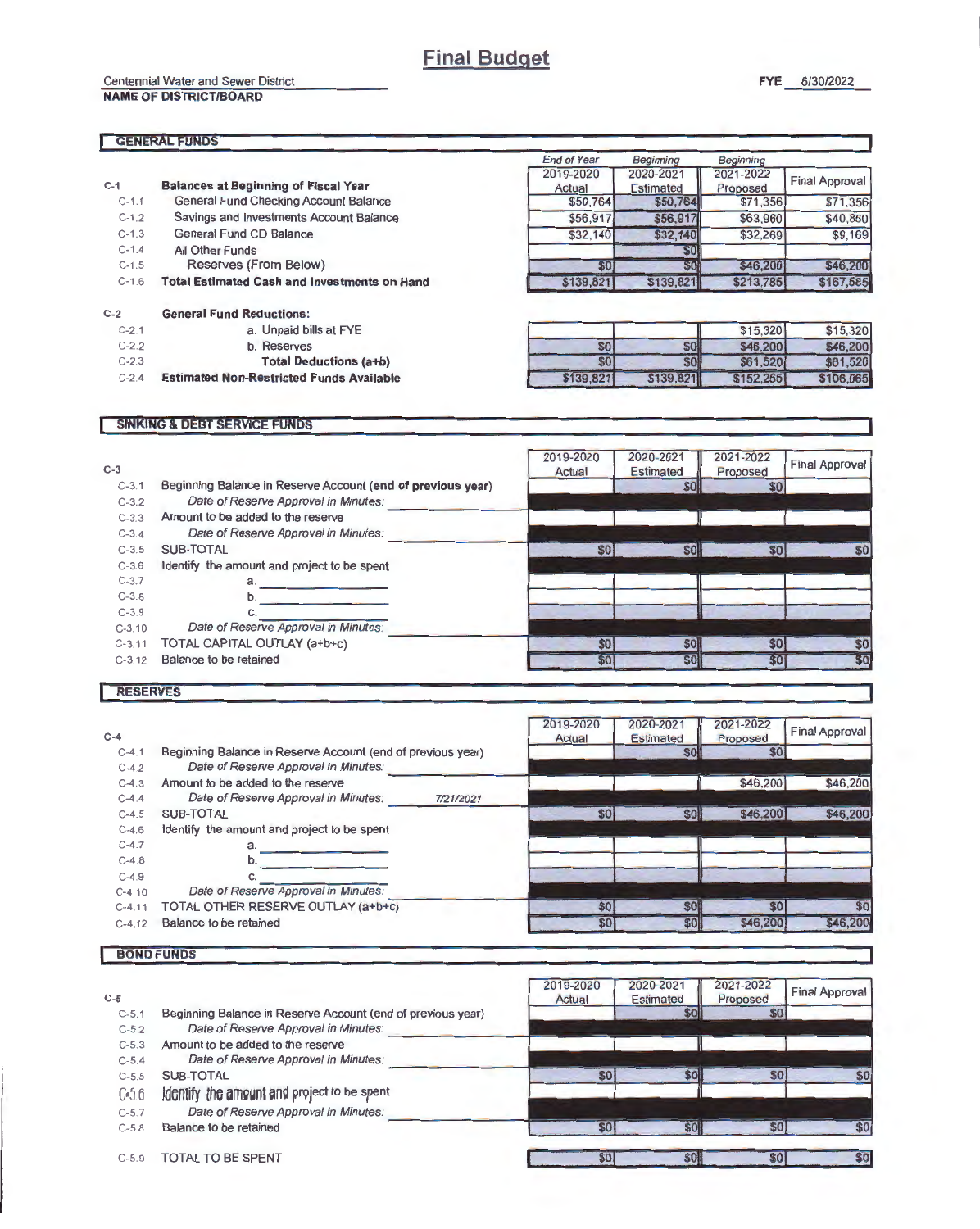# **Final Budget**

#### Centennial Water and Sewer District Figure Figure Figure Figure 1. The Content of the Content of the Content of the Content of the Content of the Content of the Content of the Content of the Content of the Content of the C NAME OF DISTRICT/BOARD

ADDITIONAL DETAILS

|                                                                                                                                                                                                                                      | <b>UNDITIONAL PLINICS</b>                | 2019-2020         | 2020-2021 | 2021-2022 | Final Approval  |
|--------------------------------------------------------------------------------------------------------------------------------------------------------------------------------------------------------------------------------------|------------------------------------------|-------------------|-----------|-----------|-----------------|
|                                                                                                                                                                                                                                      |                                          | Actual            | Estimated | Proposed  |                 |
| <b>Add to Section</b>                                                                                                                                                                                                                | Description                              | <b>DATA INPUT</b> |           |           |                 |
|                                                                                                                                                                                                                                      |                                          | \$0               | \$0       | \$750     | \$750           |
| E-1.7 Capital Outlay<br>E-1.7 Capital Outlay                                                                                                                                                                                         | Propane Heat for Well House<br>Enclosure | $\overline{30}$   | \$0       | \$750     | \$1,000         |
|                                                                                                                                                                                                                                      |                                          | \$0               | \$0       | \$0       | $\overline{30}$ |
|                                                                                                                                                                                                                                      |                                          |                   |           |           |                 |
|                                                                                                                                                                                                                                      |                                          |                   |           |           |                 |
|                                                                                                                                                                                                                                      |                                          |                   |           |           |                 |
|                                                                                                                                                                                                                                      |                                          |                   |           |           |                 |
|                                                                                                                                                                                                                                      |                                          |                   |           |           |                 |
|                                                                                                                                                                                                                                      |                                          |                   |           |           |                 |
|                                                                                                                                                                                                                                      |                                          |                   |           |           |                 |
|                                                                                                                                                                                                                                      |                                          |                   |           |           |                 |
|                                                                                                                                                                                                                                      |                                          |                   |           |           |                 |
|                                                                                                                                                                                                                                      |                                          |                   |           |           |                 |
|                                                                                                                                                                                                                                      |                                          |                   |           |           |                 |
|                                                                                                                                                                                                                                      |                                          |                   |           |           |                 |
|                                                                                                                                                                                                                                      |                                          |                   |           |           |                 |
|                                                                                                                                                                                                                                      |                                          |                   |           |           |                 |
|                                                                                                                                                                                                                                      |                                          |                   |           |           |                 |
|                                                                                                                                                                                                                                      |                                          |                   |           |           |                 |
|                                                                                                                                                                                                                                      |                                          |                   |           |           |                 |
|                                                                                                                                                                                                                                      |                                          |                   |           |           |                 |
|                                                                                                                                                                                                                                      |                                          |                   |           |           |                 |
|                                                                                                                                                                                                                                      |                                          |                   |           |           |                 |
|                                                                                                                                                                                                                                      |                                          |                   |           |           |                 |
|                                                                                                                                                                                                                                      |                                          |                   |           |           |                 |
|                                                                                                                                                                                                                                      |                                          |                   |           |           |                 |
|                                                                                                                                                                                                                                      |                                          |                   |           |           |                 |
|                                                                                                                                                                                                                                      |                                          |                   |           |           |                 |
|                                                                                                                                                                                                                                      |                                          |                   |           |           |                 |
|                                                                                                                                                                                                                                      |                                          |                   |           |           |                 |
|                                                                                                                                                                                                                                      |                                          |                   |           |           |                 |
|                                                                                                                                                                                                                                      |                                          |                   |           |           |                 |
|                                                                                                                                                                                                                                      |                                          |                   |           |           |                 |
|                                                                                                                                                                                                                                      |                                          |                   |           |           |                 |
|                                                                                                                                                                                                                                      |                                          |                   |           |           |                 |
|                                                                                                                                                                                                                                      |                                          |                   |           |           |                 |
|                                                                                                                                                                                                                                      |                                          |                   |           |           |                 |
|                                                                                                                                                                                                                                      |                                          |                   |           |           |                 |
|                                                                                                                                                                                                                                      |                                          |                   |           |           |                 |
|                                                                                                                                                                                                                                      |                                          |                   |           |           |                 |
|                                                                                                                                                                                                                                      |                                          |                   |           |           |                 |
|                                                                                                                                                                                                                                      |                                          |                   |           |           |                 |
|                                                                                                                                                                                                                                      | ---                                      |                   |           |           |                 |
| <u>in the contract of the contract of the contract of the contract of the contract of the contract of the contract of the contract of the contract of the contract of the contract of the contract of the contract of the contra</u> |                                          |                   |           |           |                 |
|                                                                                                                                                                                                                                      | --                                       |                   |           |           |                 |
|                                                                                                                                                                                                                                      |                                          |                   |           |           |                 |
|                                                                                                                                                                                                                                      | - -                                      |                   |           |           |                 |
| ____                                                                                                                                                                                                                                 |                                          |                   |           |           |                 |
|                                                                                                                                                                                                                                      | __                                       |                   |           |           |                 |
| ________                                                                                                                                                                                                                             |                                          |                   |           |           |                 |
|                                                                                                                                                                                                                                      |                                          |                   |           |           |                 |
|                                                                                                                                                                                                                                      | - -                                      |                   |           |           |                 |
|                                                                                                                                                                                                                                      |                                          |                   |           |           |                 |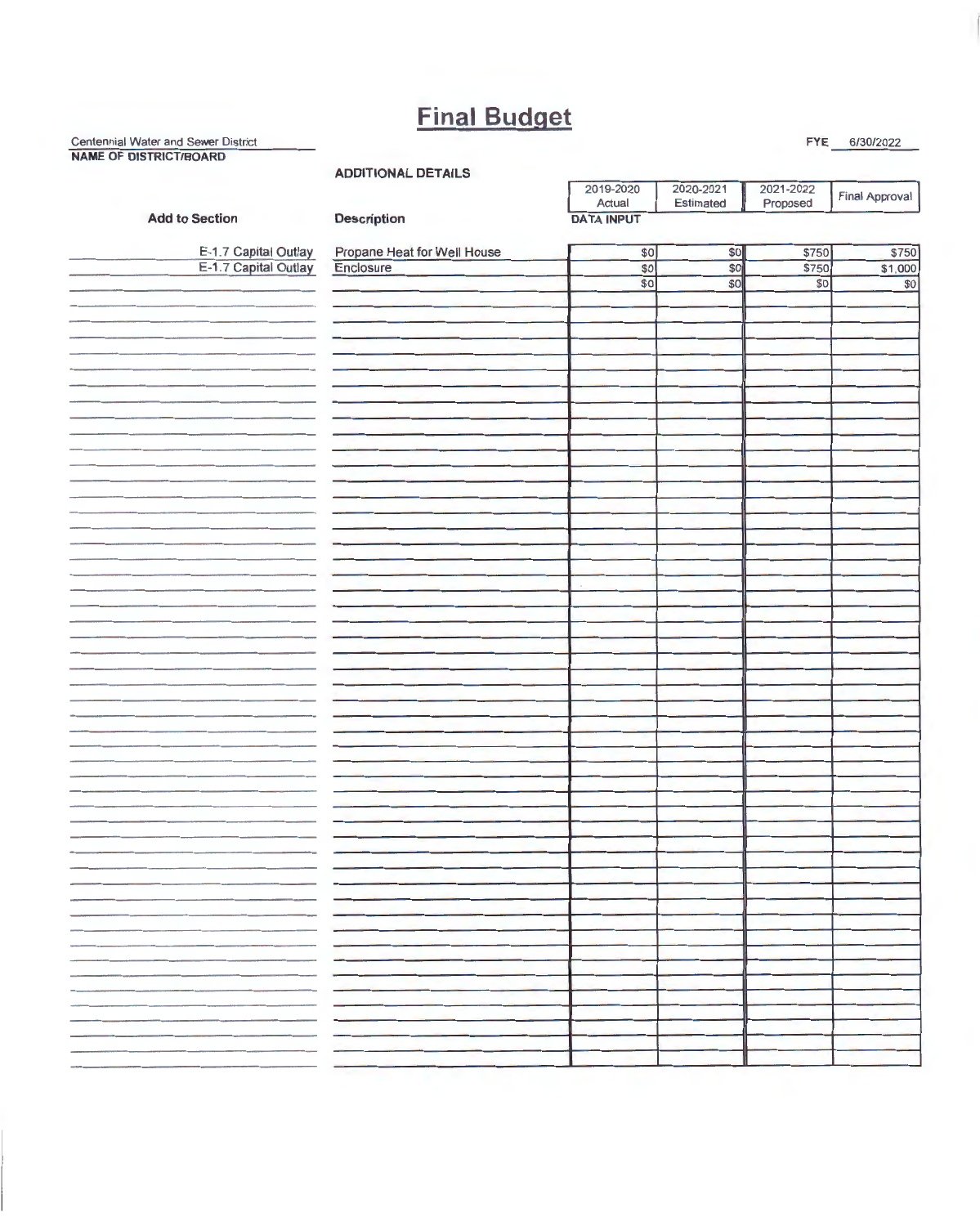From: Laramie Boomerang 320 Grand Avenue Laramie, WY 82070

#### **Affidayit of Publication**

Description of advertisement: PUBLIC HEARING 7/21/21 Published: 05/05/2021 Legal publication number: 211838

THE STATE OF WYOMING  $)$  ss.

County of Albany  $I_{\mathcal{S}}$ solemnly swear that I am the Publisher's Agent of

the Laramie Boomerang, a newspaper of general circulation published in the County of Albany, State of Wyoming; that the notice, of which the attached is a true copy, was published in said newspaper for One publications, the first having been made on the 5th day of May, 2021, and the last publication having been made on the 5th day of May, 2021; that said notice was published in the regular and entire issue of said newspaper during the period and times of publication aforesaid and that the notice was published in the newspaper proper, and not in a supplement.

Notice of Annual Budget Hearing; Nouce of Annual Budget Hearing;<br>And Proposed Budget; Hearing for<br>Rate Changes; Hearing for Bylaw<br>Changes and Updated Rules And Regulations

YOU ARE HEREBY NOTIFIED, that the Centennial Water<br>and Sewer District will hold three separate Public Hear-<br>ings on July 21, 2021 at the Centennial Library, begin-<br>ning at 6:15 PM.

The proposed budget is as follows:<br>Capital Outlay, \$36,500; Administration, \$23,670; Opera-<br>Capital Outlay, \$36,500; Administration, \$23,670; Opera-<br>tions, \$70,500; Indirect Costs, \$6,145; Anticipated February<br>anticipated

Any and all persons interested may appeal and be Heard<br>regarding the proposed budget; Rate changes; and<br>changes to Bylaws, Rules and Regulations.<br>May 5, 2021<br>NO. 211838

Publication fees: \$56.38

Subscribed and sworn to before me,

| this                                                             |
|------------------------------------------------------------------|
|                                                                  |
| 20<br>Day of                                                     |
| My co<br>EXPIRES - NOTAH                                         |
| COUNTY OF<br><b>STATE OF</b><br><b>LARAMIE</b><br><b>WYOMING</b> |
| My Commission Expires October 28, 2023                           |
|                                                                  |
| otary Public                                                     |